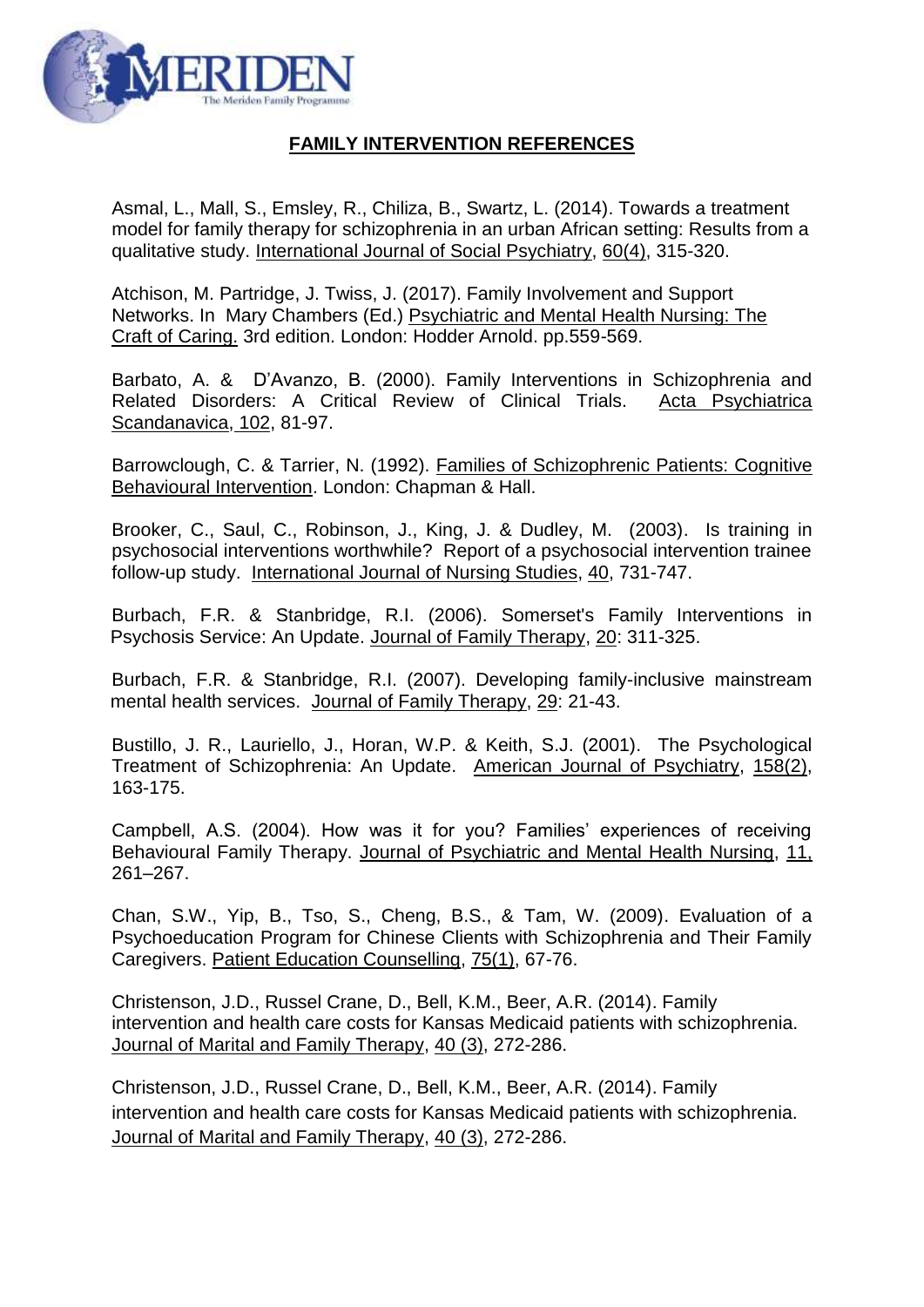Cohen, A.N., Drapalski, A.L., Glynn, S.M., Medoff, D., Fang, L.J. & Dixon, L.B. (2013). Preferences for family involvement in care among consumers with serious mental illness, Psychiatric Services, 64 (3) 257-263.

Cohen, A.N., Glynn, S.M., Murray-Swank, A.B., Barrio, C., Fischer, E.P., McCutcheon, S.J., Perlick, D.A., Rotondi, A.J., Sayers, S.L., Sherman, M.D. & Dixon, L.B. (2008). The family forum: Directions for the implementation of family psychoeducation for severe mental illness. Psychiatric Services, 59(1), 40-8.

Department of Health, (2002). Developing services for carers and families of people with mental illness. London:HMSO.

Conneely, P. (2016). Working with Families. In: J.Clewes & R. Kirkwood (Eds.) Diverse Roles for Occupational Therapists. Keswick: M&K Publishing. pp. 195-210.

Cook-Darzens, S., Gelin, Z. & Hnedrick, S. (2017). Evidence base for multiple family therapy (mft) in non-psychiatric conditions and problems: A review (part two). Journal of Family Therapy, DOI: 10.1111/1467-6427.12177.

Department of Health (2006). Our Health, Our Care, Our Say: A New Direction for Community Health Services. London: Department of Health.

Dixon, L., Adams, C. & Lucksted, A. (2000). Update on Family Psychoeducation for Schizophrenia. Schizophrenia Bulletin, 26(1), 5-20.

Dixon, L., Dickerson, F., Bellack, A.S., Bennett, M., Dickinson, D., Goldberg, R.W., Lehman, A., Tenhula, W.N., Calmes, C., Pasillas, R.M., Peer, J. & Kreyenbuhl, J. (2010). The 2009 Schizophrenia PORT Psychosocial Treatment Recommendations and Summary Statements. Schizophrenia Bulletin, 36(1), 48-70.

Dixon, L.B., Lucksted, A., Medoff, D.R., Burland, J., Stewart, B., Lehman, A.F., Fang, L.J., Sturm, V., Brown, C. & Murray-Swank, A. (2011). Outcomes of a Randomized Study of a Peer-Taught Family-to-Family Education Program for Mental Illness. Psychiatric Services, 62(6), 591-7.

Domingues-Martinez, T., Rascon-Gasca, M.L. & Alcantara-Chabelas, H. (2017). Effects of family-to-family psychoeducation among relatives of patients with severe mental disorders in Mexico City. Psychiatric Services, 68(4), 415-418.

Drapalski, A.L., Marshall, T., Seybolt, D., Medoff, D., Peer, J., Leith, J. & Dixon, L.B. (2008). Unmet needs of families of adults with serious mental illness and preferences regarding family services, Psychiatric Services, 59 (6), 655-662.

Fadden, G. (1997). Implementation of Family Interventions in Routine Clinical Practice: a Major Cause for Concern. Journal of Mental Health, 6, 599–612.

Fadden, G. (1998). Research Update: Psychoeducational Family Interventions. Journal of Family Therapy, 20, 293-309.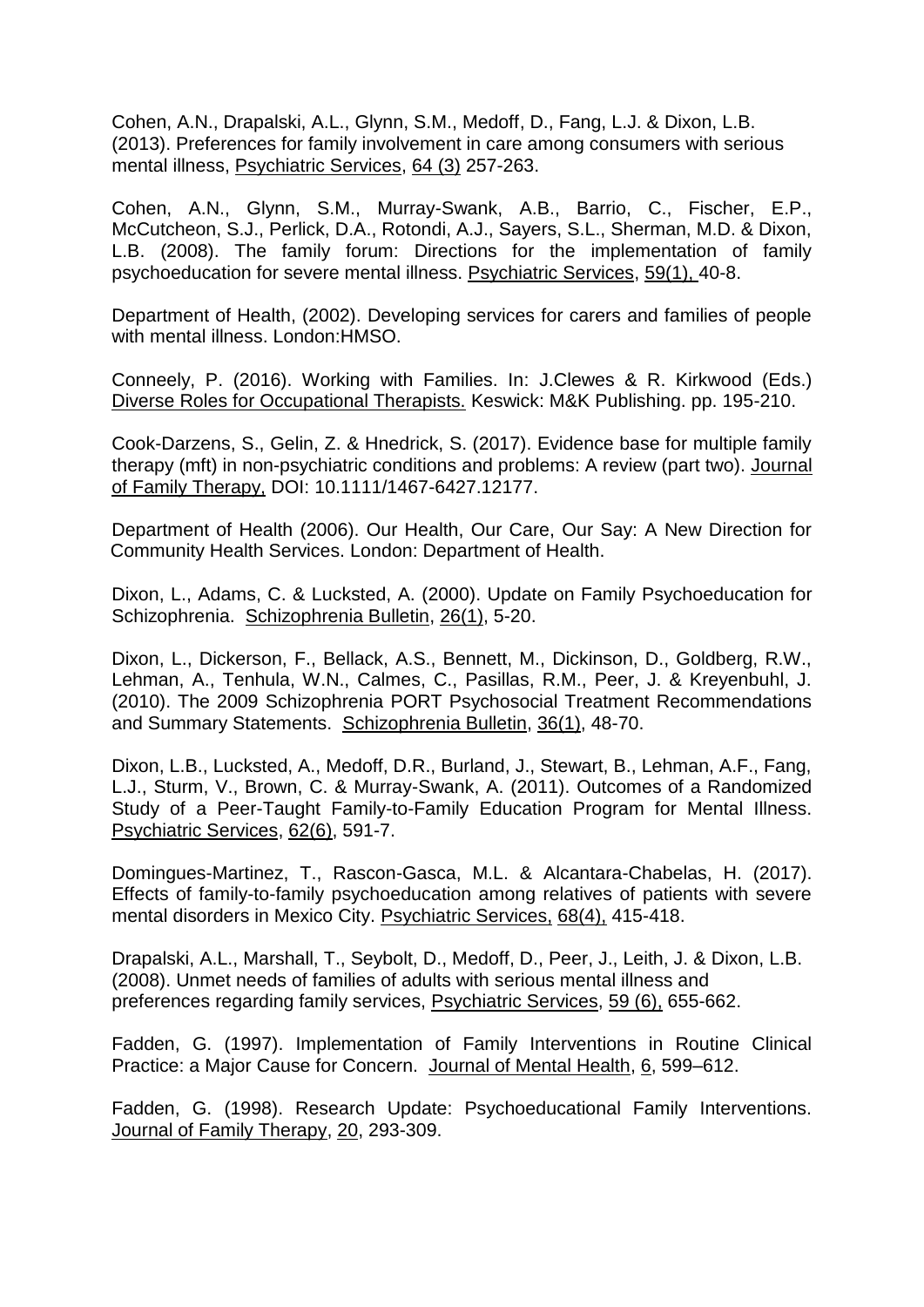Fadden, G. (2006). Training and disseminating family interventions for schizophrenia: developing family intervention skills with multi-disciplinary groups. Journal of Family Therapy, 28, 23-38.

Fadden, G. (2009). Family Interventions and Psychosis. In H. Beinart, P.Kennedy, & S. Llewelyn (Eds.). Clinical Psychology in Practice. Oxford: Blackwell Publishing.

Fadden, G. & Smith, J. (2009). Family work in early psychosis. In: A Casebook of Family Interventions for Psychosis. (Eds. F. Lobban & C. Barrowclough), pp.23-45, Chichester: John Wiley & Sons Ltd.

Fadden, G. (2015). Family Interventions. In F.Holloway, H.Killaspey, S.Kalidindi & G.Roberts. Enabling Recovery: The Principles and Practice of Rehabilitation Psychiatry. 2nd Edition. London: Gaskell.

Falkov, A. (2013). The Family Model Handbook: An integrated approach to supporting mentally ill parents and their children. East Sussex: Pavilion Publishing and Media Ltd.

Falloon, I.R.H. (1985). Family Management of Schizophrenia, Baltimore: Johns Hopkins University Press.

Falloon, I.R.H., Boyd, J.L. & McGill, C.W. (1984). Family Care of Schizophrenia, NY: Guilford Press.

Falloon, I.R.H., Laporta, M., Fadden, G. & Graham-Hole, V. (1993). Managing Stress in Families: Cognitive and Behavioural Strategies for Enhancing Coping Skills. London: Routledge.

Falloon, I.R.H., Fadden, G., Mueser, K., Gingerich, S., Rappaport, S., McGill, C., Graham-Hole, V. & Gair, F. (2004). Family Work Manual. Birmingham: Meriden Family Programme.

Falloon, I.R.H., Held, T., Coverdale, J.H., Roncone, R. & Laidlaw, T.M. (1999). Family Interventions for Schizophrenia: A Review of Long-term Benefits of International Studies. Psychiatric Rehabilitation Skills, 3(2), 268-290.

Fiorillo, A., Del Vecchio, V., Luciano, M., Sampogna, G., De Rosa, C., Malangone, C., Volpe, U., Bardicchia, F., Ciampini, G., Crocamo, C., Iapichino, S., Lampis, D., Harvey, C. & O'Hanlon, B. (2013). Family psycho-education for people with schizophrenia and other psychotic disorders and their families. Australian and New Zealand Journal of Psychiatry, 47 (6), 516-520.

Fiorillo, A., Del Vecchio, V., Luciano, M., Sampogna, G., De Rosa, C., Malangone, C., Volpe, U., Bardicchia, F., Ciampini, G., Crocamo, C., Iapichino, S., Lampis, D., Moroni, A., Orlandi, E., Piselli, M., Pompili, E., Veltro, F., Carra, G. & Maj, M. (2015). Efficacy of psychoeducational family intervention for bipolar I disorder: A controlled, multicentric real-world study. Journal of Affective Disorders, 172, 291-299.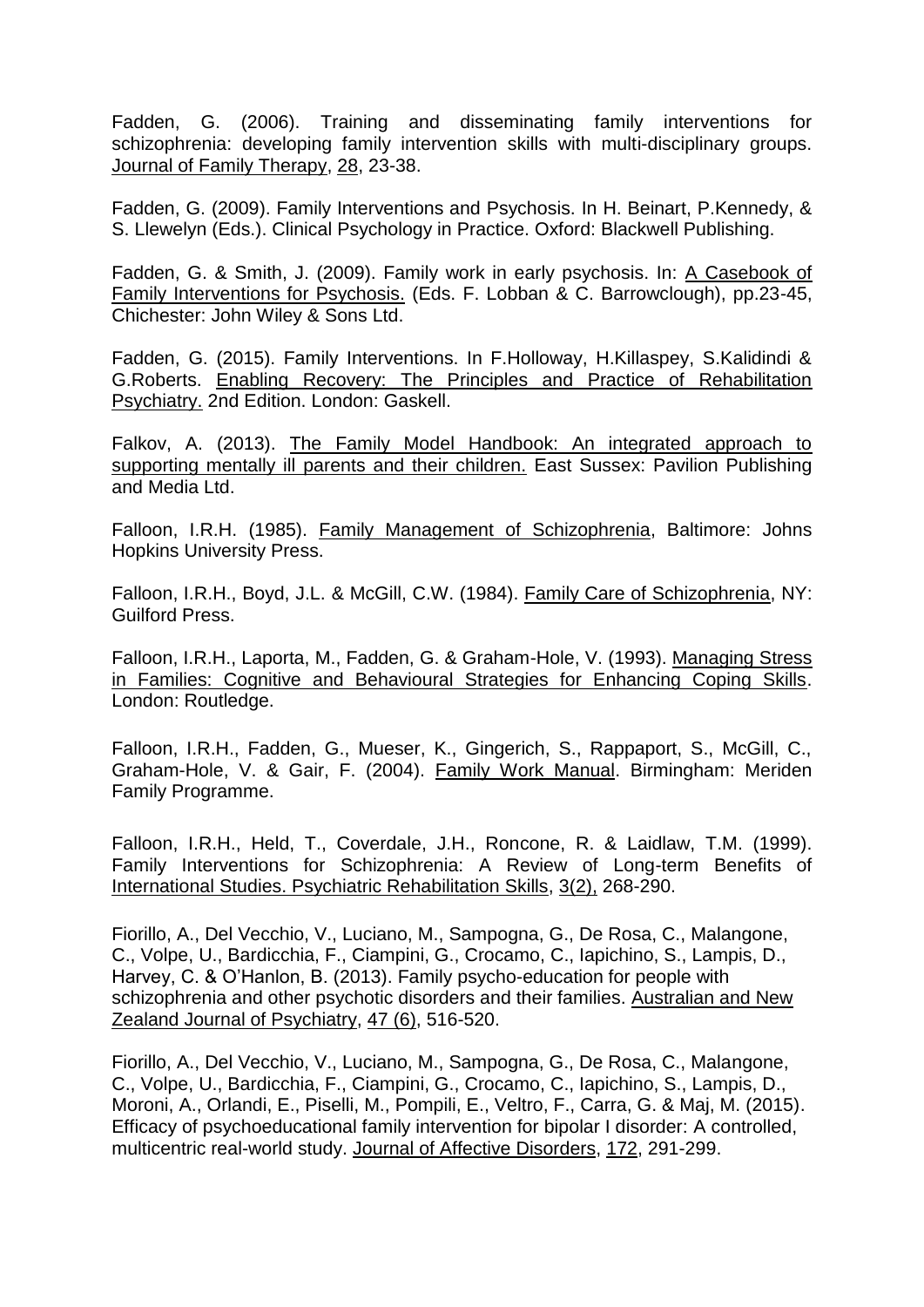Fleming, M., Savage-Grainge, A.P., Martin, C.R., Hill, C., Brown, S., Buckle, J. & Miles, J.N.V. (2008). The Role of Intrinsic Factors in the Implementation of Psychosocial Interventions into Routine Clinical Practice. The Journal of Mental Health Training, Education and Practice, 3(2), 32-41.

French, P., Smith, J., Shiers, D., Reed, M. & Rayne, M. (Eds.) (2010). Promoting Recovery in Early Psychosis: A Practice Manual. Chichester: Wiley Blackwell.

Frese, F.J., Stanley, J., Kress, K., & Vogel-Scibilia, S. (2001). Integrating evidencebased practices and the recovery model. Psychiatric Services, 52, 1462-1468.

Gamble, C. (2007). Family Intervention. Psychiatry, 6(9), 367-372

Garety, P.A., Fowler, D.G., Freeman, D., Bebbington, P., Dunn, G. & Kuipers, E. (2008). Cognitive-behavioural therapy and family intervention for relapse prevention and symptom reduction in psychosis: a randomised controlled trial. The British Journal of Psychiatry,192, 412-423

Gelin, Z., Cook-Darzens, S. & Hendrick, S. (2017). The evidence base for multiple family therapy in psychiatric disorders: A review (part 1). Journal of Family Therapy, doi:10.1111/1467-6427.12178.

Girón, M., Fernández-Yañez, A., Mañá-Alvarenga, S., Molina-Habas, A., Nolasco, A. & Gómez-Beneyto, M. (2009). Efficacy and Effectiveness of Individual Family Intervention on Social and Clinical Functioning and Family Burden in Severe Schizophrenia: A 2-year Randomized Controlled Study. Psychological Medicine, (in press).

Glenn, S.D. (2007). Recent Developments in Psychosocial Treatments for schizophrenia Patients. Expert Review of Neurotherapeutics, 7(7), 817-827.

Glynn, S.M., Cohen, A.N., Dixon, L.B. & Niv, N. (2006). The potential impact of the recovery movement on family interventions for schizophrenia: Opportunities and obstacles. Schizophrenia Bulletin, 32(3), 451-463.

Glynn, S.M., Cohen, A.N. & Noosha, N. (2007). New Challenges in Family Interventions for Schizophrenia. Expert Review of Neurotherapeutics, 7(1), 33-43.

Guo, X, Zhai, J., Liu, Z., Fang, M. et al. (2010). Effect of Antipsychotic Medication Alone vs. Combined With Psychosocial Intervention on Outcomes of Early-Stage Schizophrenia. Archives of General Psychiatry, 67(9), 895-904

Hackman, A. & Dixon, L. (2008). Clinical News & Knowledge: Schizophrenia. Psychiatric Times , 25(3), 2. [http://www.psychiatrictimes.com/schizophrenia/article/10168/1147641?pageNumber](http://www.psychiatrictimes.com/schizophrenia/article/10168/1147641?pageNumber=2)  $=2$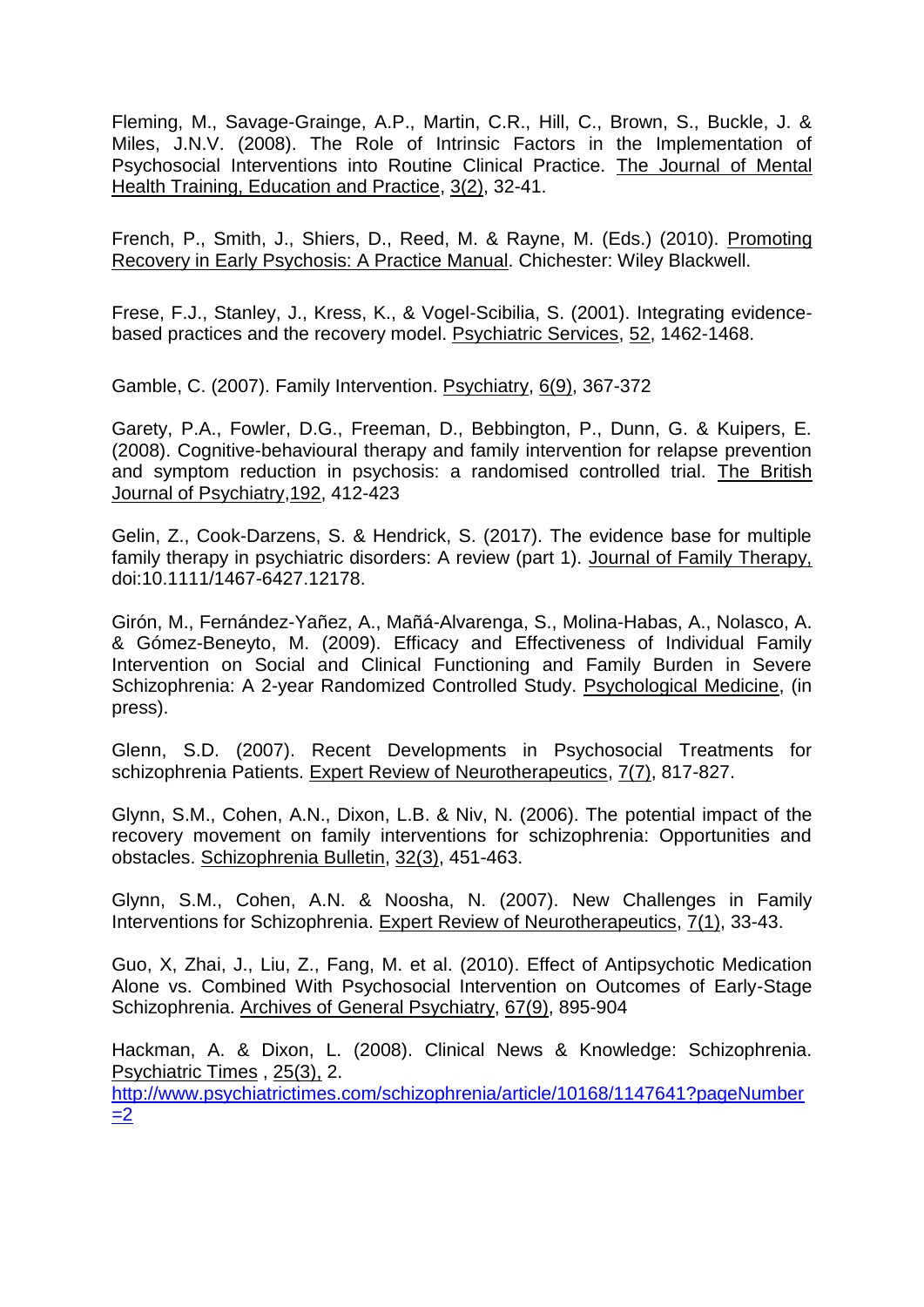Harvey, C. & O'Hanlon, B. (2013). Family psycho-education for people with schizophrenia and other psychotic disorders and their families. Australian and New Zealand Journal of Psychiatry, 47 (6), 516-520.

Hogan, M. (2010). Updated Schizophrenia PORT Treatment Recommendations: A Commentary. Schizophrenia Bulletin, 36(1), 104-106.

Kelly, M. & Newstead, L. (2004). Family Intervention in routine practice: it is possible! Journal of Psychiatric and Mental Health Nursing, 11, 64-72.

Kopelowicz, A. (2016). Schizophrenia and psychotic spectrum disorders. Oxford University Press.

Kreyenbuhl, J., Buchanan, R.W., Dickerson, F.B. & Dixon, L.B. (2010). The Schizophrenia Patient Outcomes Research Team (PORT): Updated Treatment Recommendations 2009. Schizophrenia Bulletin, 36(1), 94-103.

Kuipers, E. (2000). Psychological Treatments for Psychosis: Evidence Based but Unavailable? Psychiatric Rehabilitation Skills, 4(2), 249-258.

Kuipers, E. (2007). Psychological Therapies for Schizophrenia: Family and Cognitive Interventions. Psychiatric Times, 24(2), 1-3. Available at: [http://www.psychiatrictimes.com/paranoia/article/10168/46491?pageNumber=1.](http://www.psychiatrictimes.com/paranoia/article/10168/46491?pageNumber=1) Accessed October, 2008.

Kuipers, E., Leff, J. & Lam, D. (2002). Family work for schizophrenia: a practical guide. 2nd Edition. Gaskell Press: London.

Johnson, D. L. (2007). Models of family intervention. In D. Froggatt, G.Fadden, D.L. Johnson, M. Leggatt & R.Shankar (Eds.) Families as Partners in Care: A Guidebook for Implementing Family Work. pp 10 – 21. Toronto: World Fellowship for Schizophrenia and Allied Disorders.

Lefley, H.P. (2009). Family psychoeducation for serious mental illness. Oxford: Oxford University Press.

Lefley, H.P. & Johnson, D.L. (Eds.) (2002). Family Interventions in Mental Illness: International Perspectives. Connecticut: Praeger Publishers.

Lehman, A.F., Kreyenbuhl, J., Buchanan, R.W., Dickerson, F.B., Dixon, L.B., Goldberg, R., Green-Paden, L.D., Tenhula, W.N., Boerescu, D., Tek, C., Sandson, N. (2004). The Schizophrenia Patient Outcomes Research Team (PORT): Updated Treatment Recommendations, 2003. Schizophrenia Bulletin, 30(2), 193-217.

Lester, H., Marshall, M, Jones, P., Fowler, D., Amos, T., Khan, N. & Birchwood, M. (2011). Views of young people in early intervention services for first-episode psychosis in England. Psychiatric Services, 62(8), 882-887.

Lobban, F. & Barrowclough, C. (2009). A Casebook of Family Interventions for Psychosis. Chichester: Wiley and Sons.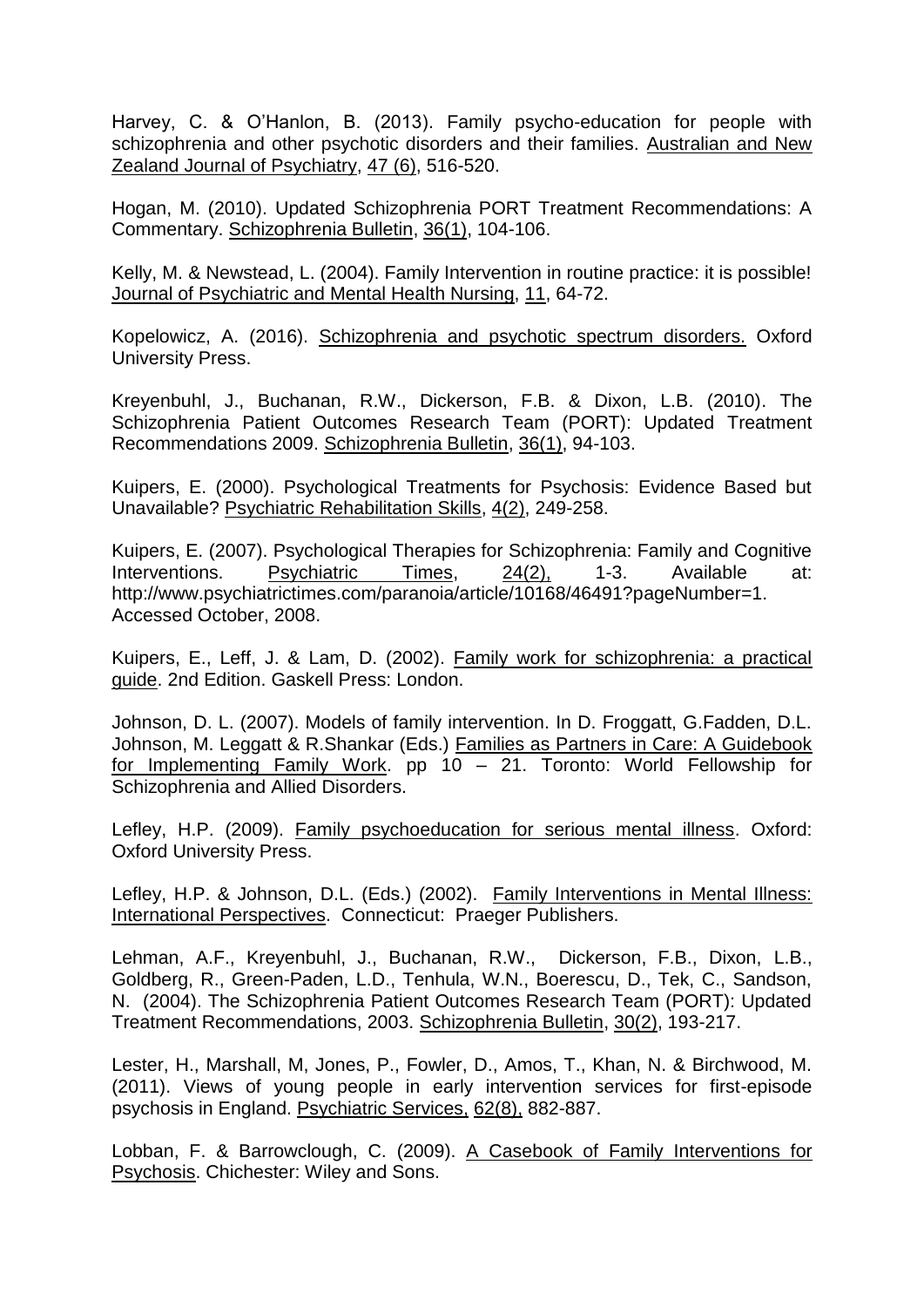Ma, C.F., Chien, W.T. & Bressington, D.T. (2017). Family intervention for caregivers of people with recent-onset psychosis: A systematic review and meta-analysis. Early Intervention in Psychiatry, doi.org/10.1111/eip.12494.

Marshall, K. & Ferris, J. (2012). Utilising behavioural family therapy (BFT) to help support the system around a person with intellectual disability and complex mental health needs: A case study. Journal of Intellectual Disabilities, 16 (2), 109-118.

McFarlane, W. (2016). Family psychoeducation for severe mental illness. In: Thomas, L.S. & Jay, L. (Eds.) Handbook of family therapy. Routledge.

McFarlane, W.R. (2002). Multifamily Groups in the Treatment of Severe Psychiatric Disorders. New York: Guilford Press.

Meis, L.A., Griffin, J.M., Greer, N., Jensen, A.C., MacDonald, R., Carlyle, M., Rutks, I., Wilt, T.J. (2013). Couple and family involvement in adult mental health treatment: A systematic review. Clinical Psychology Review, 33 (2), 275-286.

Miklowitz, D.J. (2008). Bipolar Disorder: A Family-focused Treatment Approach (2<sup>nd</sup> Ed.). New York: Guilford Press.

Miklowitz, D.J. & Goldstein, M.J. (1997). Bipolar Disorder: A Family-focused Treatment Approach. New York: Guilford Press

Motlova, L., Dragomirecka, E., Spaniel, F., Goppoldova, E., Zalesky, R., Selepova, P., Figlova, Z. & Hoschl, C. (2006). Relapse prevention in schizophrenia: does group family psychoeducation matter? One-year prospective follow-up field study, International Journal of Psychiatry in Clinical Practice, 10(1), 38-44.

Moroni, A., Orlandi, E., Piselli, M., Pompili, E., Veltro, F., Carra, G. & Maj, M. (2015). Efficacy of psychoeducational family intervention for bipolar I disorder: A controlled, multicentric real-world study. Journal of Affective Disorders, 172, 291-299.

Mueser, K.T., Glynn, S.M. (1999). Behavioral Family Therapy for Psychiatric Disorders. Oakland: New Harbinger Publications, Inc.

Mueser, K.T., Glynn, S.M., Cather, C., Xie, H., Zarate, R., Smith, L., Fox, C, Robin, E., Gottlieb, J.D., Wolfe, R. & Feldman, J. (2013). A randomized controlled trial of family intervention for co-occurring substance user and severe psychiatric disorder. Schizophrenia Bulletin, 39 (3), 658-672.

National Institute of Clinical Excellence (2002). Schizophrenia: Core interventions in the treatment and management of schizophrenia in primary and secondary care. London: National Collaborating Centre for Mental Health. Available from: [www.nice.org.uk](http://www.nice.org.uk/)

National Institute for Health and Clinical Excellence (2009) Schizophrenia: Core interventions in the treatment and management of schizophrenia in primary and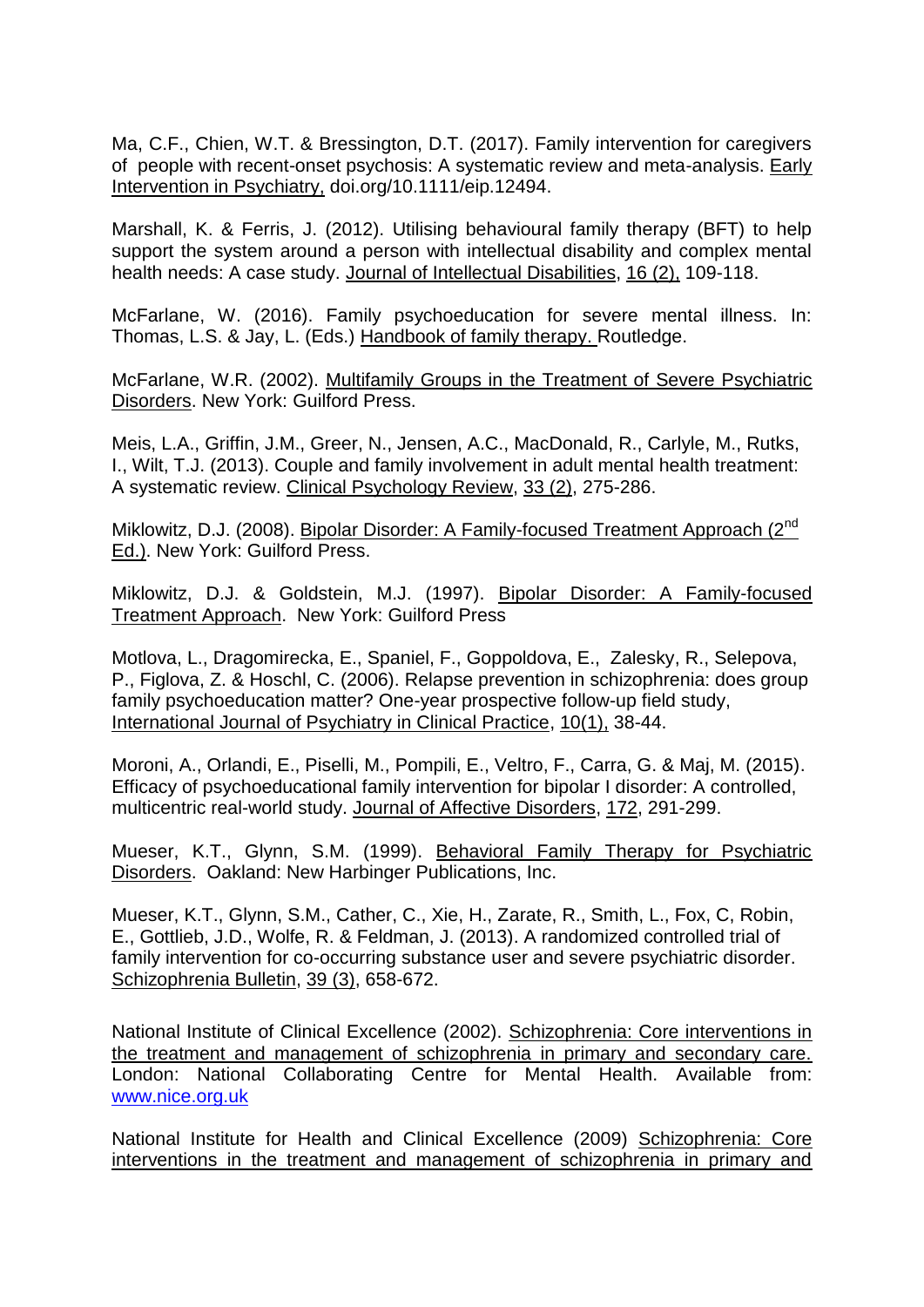secondary care (update). London: National Institute for Health and Clinical Excellence. Available from: [www.nice.org.uk](http://www.nice.org.uk/)

National Institute for Health and Care Excellence (2014) Psychosis and schizophrenia in adults: treatment and management. London: National Institute for Health and Care Excellence. Available from: [www.nice.org.uk](http://www.nice.org.uk/)

Nilsen, L., Frich, J.C. & Friis, S. (2014). Patients' and family members' experiences of a psychoeducational family intervention after a first episode psychosis: A qualitative study. Issues in Mental Health Nursing, 35, 58-68.

O'Donnell, L.A., Axelson, D.A., Kowatch, R.A., Schneck, C.D., Sugar, C.A. & Miklowitz, D.J. (2017). Enhancing quality of life among adolescents with bipolar disorder: A randomised trial of two psychosocial interventions. Journal of Affective Disorders, 219, 201-208.

Onwumere, J., Bebbington, P., Kuipers, E. (2011). Family interventions in early psychosis: Specificity and effectiveness. Epidemiology and Psychiatric Sciences, 20 (2), 113-119.

Onwumere, J., Chung, A., Boddington, S., Little, A. & Kuipers, E. (2014). Older adults with psychosis: A case for family interventions. Psychosis: Psychological, Social and Integrative Approaches, 6 (2), 181-183.

Onwumere, J., Hunter, K. & Kuipers, E. (2014). Family interventions in psychosis. In P.F. Buckley. & Gaughran, F. (Eds.) Treatment – refractory schizophrenia: A clinical conundrum. Pp 195-223. Springer Books**.**

Onwumere, J. & Kuipers, E. (2011). Cognitive-behavioral family interventions in psychosis. In: Communication in cognitive behavioral therapy, 185-201, Springer : New York.

Pekkala, E. & Merinder, L. (2002). Psychoeducation for schizophrenia. Cochrane Database of Systematic Reviews, Issue 2. Art. No.: CD002831. DOI: 10.1002/14651858.CD002831.

Perlick, D.A., Miklowitz, D.J., Lopez, N., Chou, J., Kalvin, C., Adhziashvili, V. & Aronson, A. (2010). Family-focused treatment for caregivers of patients with bipolar disorder. Bipolar Disorders, 12, 627–637.

Pfammatter, M., Junghan, U.M. & Brenner, H.D. (2006). Efficacy of psychological therapy in schizophrenia: Conclusions from meta-analyses. Schizophrenia Bulletin, 32, S64-S80.

Pharoah, F., Mari, J., Rathbone, J. & Wong, W. (2006). Family interventions for schizophrenia. Cochrane Database of Systematic Reviews, Issue 4.

Pharoah, F., Mari J, Rathbone. & Wong W. (2010). Family Intervention for Schizophrenia, Cochrane Database of Systematic Reviews, Issue 12.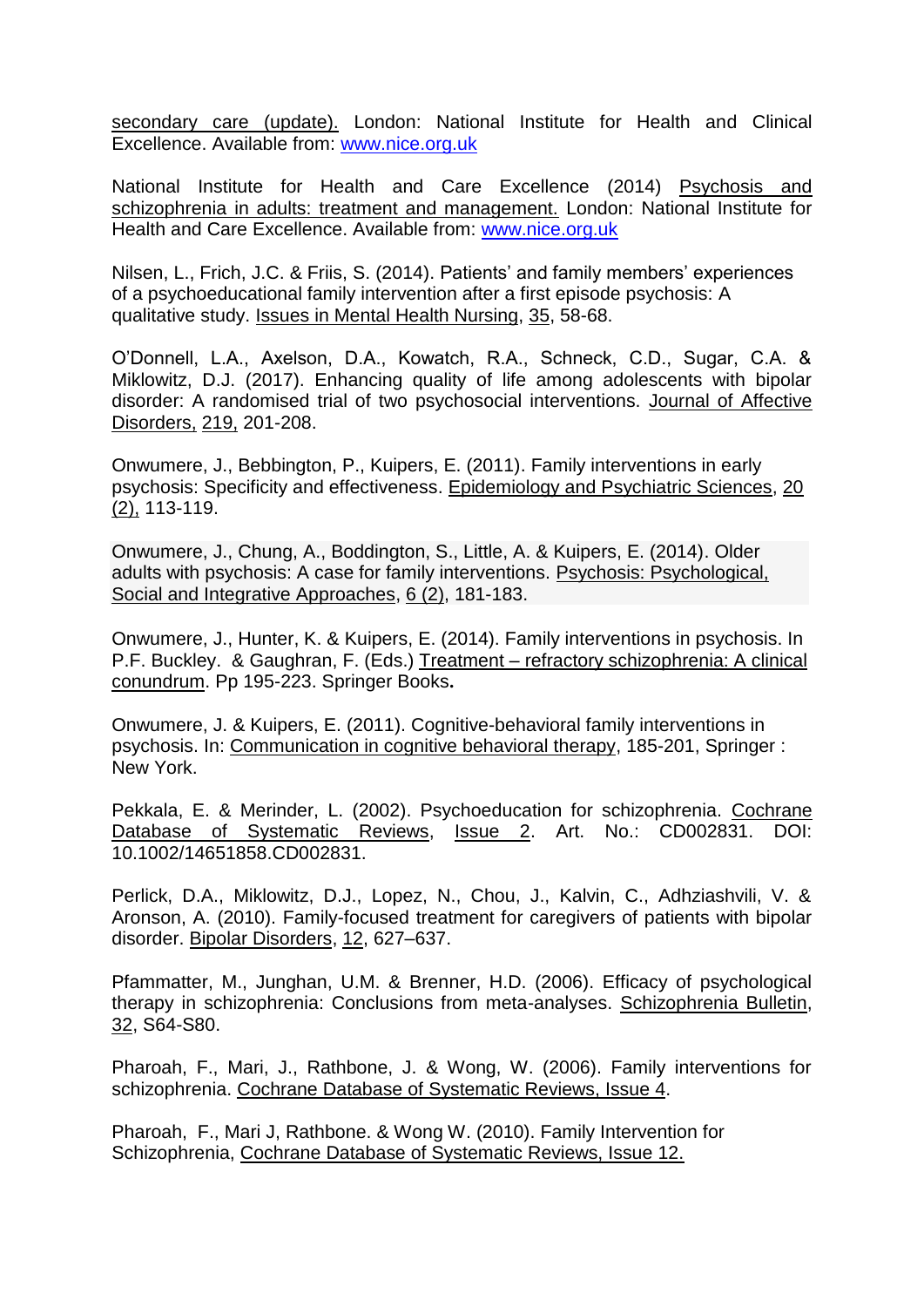Pickett-Schenk, S.A., Lippincott, R.C., Bennett, C. & Steigman, P.J. (2008). Improving knowledge about mental illness through family-led education: The journey of hope. Psychiatric Services. 59(1), 49-56.

Pilling, S., Bebbington, P., Kuipers, E., Garety, P., Geddes, J., Orbach, G. & Morgan, C. (2002). Psychological treatments in schizophrenia: Meta-analysis of family intervention and cognitive behaviour therapy. Psychological Medicine, 32, 763-782

Pitschel-Walz, G., Leucht, S., Bäuml, J., Kissling, W. and Engel, R.R. (2001). The Effect of Family Interventions on Relapse and Rehospitalisation in Schizophrenia – a Meta-analysis. Schizophrenia Bulletin, 27, 73-92.

Rowlands, P. (2004). The NICE schizophrenia guidelines: the challenge of implementation. Advances in Psychiatric Treatment, 10, 403-412.

Rummel-Kluge, C. & Kissling, W. (2008). Psychoeducation for patients with schizophrenia and their families. Expert Review of Neurotherapeutics, 8(7), 1067-77

Rummel-Kluge, C., Pitschel-Walz, G., Bauml, J. & Kissling, W. (2006). Psychoeducation in schizophrenia – results of a survey of all psychiatric institutions in Germany, Austria, and Switzerland. Schizophrenia Bulletin, 32, 765-775.

[Sellwood, W., Wittkowski, A., Tarrier, N. & Barrowclough, C.](http://www.ncbi.nlm.nih.gov/pubmed/17961200?ordinalpos=15&itool=EntrezSystem2.PEntrez.Pubmed.Pubmed_ResultsPanel.Pubmed_DefaultReportPanel.Pubmed_RVDocSum) (2007). Needs-based cognitive-behavioural family intervention for patients suffering from schizophrenia: 5 year follow-up of a randomized controlled effectiveness trial. Acta Psychiatrica Scandinavica, 116(6), 447-52.

Shimodera, S., Furukawa, T.A., Mino, Y., Shimazu, K., Nishida, A., Inoue, S. (2012). Cost-effectiveness of family psychoeducation to prevent relapse in major depression: Results from a randomized controlled trial. BMC Psychiatry, 12(40), doi:10.1186/1471-244X-12-40.

Sin, J. & Norman, I. (2013). Psychoeducational interventions for family members of people with schizophrenia: A mixed-method systematic review. Journal of Clinical Psychiatry, 74 (12), 1145-1162.

Smith, G. & Velleman, R. (2002). Maintaining a family work service for psychosis service by recognising and addressing the barriers to implementation. Journal of Mental Health, 11, 471-179.

Social Care Institute for Excellence (2011). Think Child, Think Parent, Think Family: A guide to parental mental health and child welfare. London: SCIE.

Stanbridge, R.I., Burbach, F.R., Lucas, A., & Carter, K. (2003). A Study of Families' Satisfaction with a Family Interventions in Psychosis Service in Somerset. Journal of Family Therapy, 25(2), 181-204